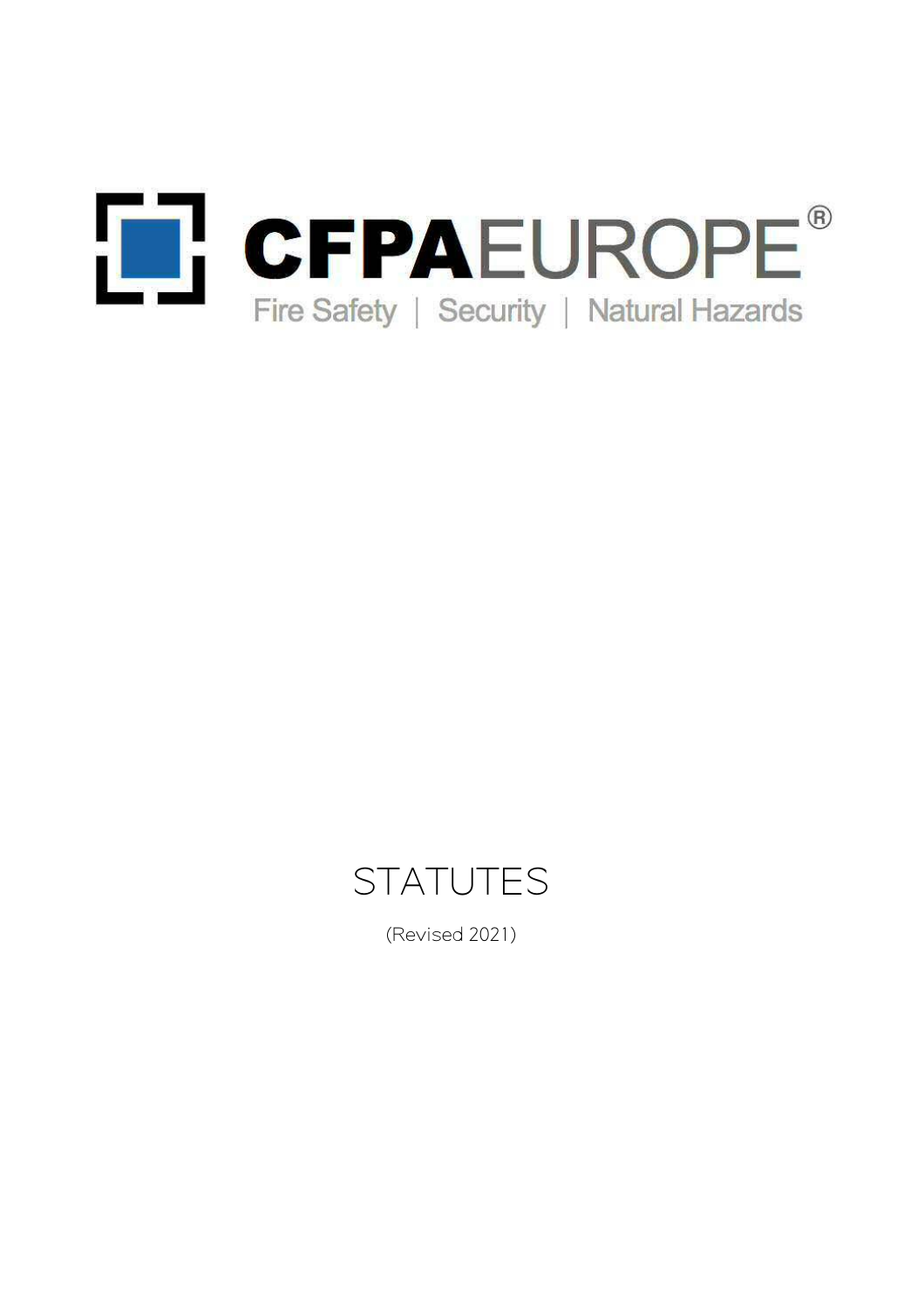## Article 1

The Confederation of Fire Protection Associations Europe (CFPA Europe) is an association of national organisations concerned primarily with fire prevention & protection and health and safety, security and risks from environmental and other natural hazards.

The Confederation shall be governed by its Statutes and Regulations, which are subject to Swiss Law.

The domicile of the Confederation shall be in the Canton of Zurich.

Its Head Office shall be in the office of the Chair for the time being.

## Article 2

#### **Objectives**

The objectives of CFPA Europe are principally concerned with the advancement of knowledge and understanding of matters relating to fire science, fire prevention & protection, health and safety, security and risks from environmental and other natural hazards and include the following:

- 2.1 To encourage the exchange of information between members on these subjects to do with the protection of life and property.
- 2.2 To facilitate cooperation between members for undertaking joint programs and carrying out activities decided on by the General Assembly.
- 2.3 To act as a spokesman with respect to European Organisations whose duties involve dealing with these subjects. To promote the European perspective on these subjects on a worldwide basis and facilitate the exchange of information and views with other international organisations. Activities of CFPA Europe must not compete with those of its members.
- 2.4 To foster the development of new organisations dealing with these subjects.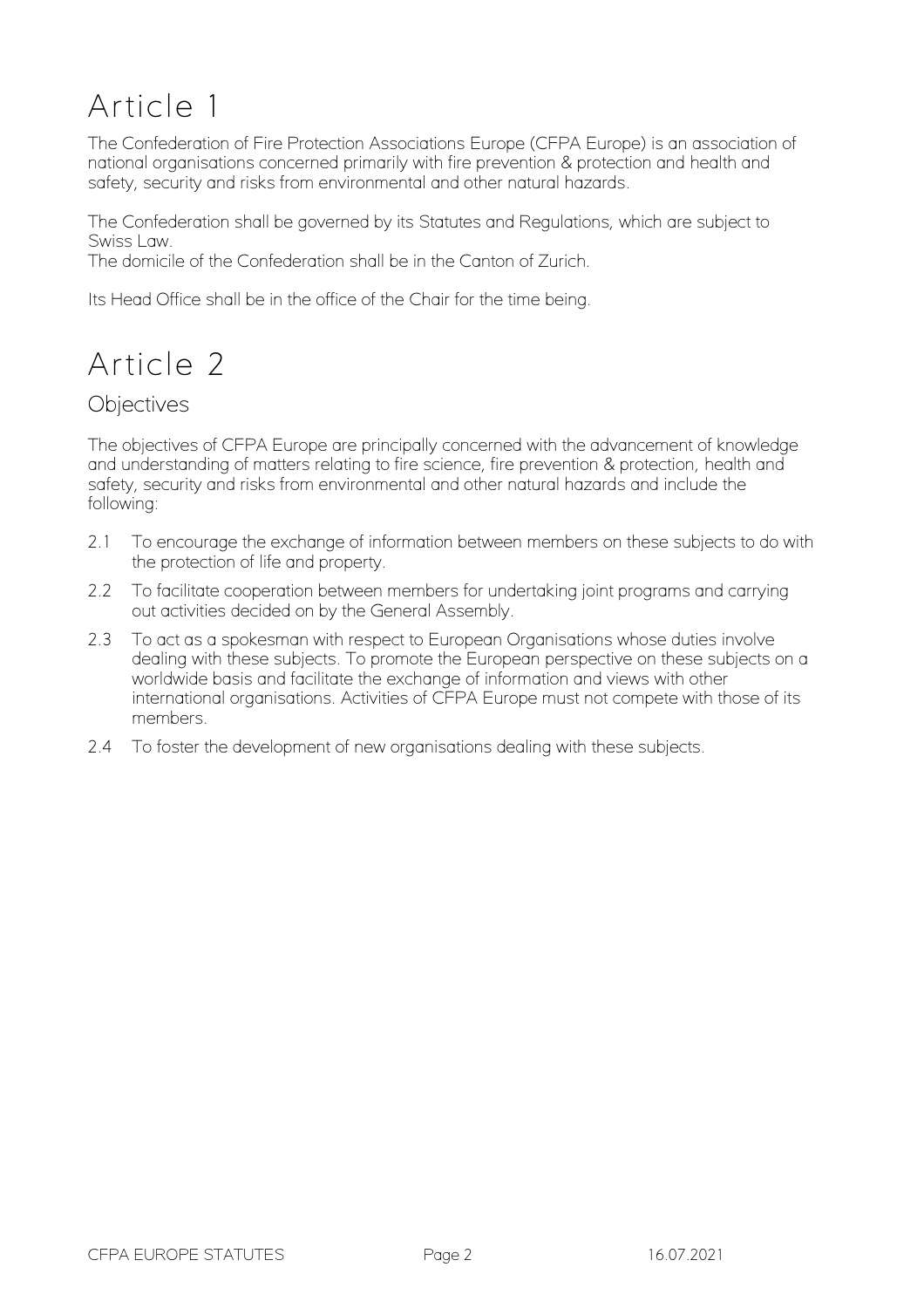|                          | Membership Categories                                 |  |  |  |  |
|--------------------------|-------------------------------------------------------|--|--|--|--|
|                          | 1) European Members                                   |  |  |  |  |
|                          | Members have to be located in the European continent. |  |  |  |  |
| Voting Members           | Nonvoting Members with<br>advisory status             |  |  |  |  |
| Members A2<br>Members A1 |                                                       |  |  |  |  |
| Members B1               |                                                       |  |  |  |  |
|                          | Members B2                                            |  |  |  |  |
|                          | 2) Non-European Members                               |  |  |  |  |
|                          | Members are located outside the European continent.   |  |  |  |  |
|                          | Members GM                                            |  |  |  |  |

- 3.1 Membership Requirements for all Members
	- 3.1.1 All Members have a good national reputation.
	- 3.1.2 Only one association/organisation can represent its country.
	- 3.1.3 Their field of activity must include fire prevention & protection or security or natural hazards.
	- 3.1.4 They must fulfil the CFPA Europe statutes.
- 3.2 Membership Requirements for Members A1

Members A1 (European Voting Members) must be corporately registered in the country they represent and in addition to paragraph 3.1 must fulfil at least one of the two following criteria:

- 3.2.1 They are generally accepted as being a principal national association/organisation for fire prevention & protection in the country they represent.
- 3.2.2 They are recognized or supported by the national insurance organisations (if any) of the country they represent.
- 3.3 Membership Requirements for Members A2

Members A2 (European candidates) are in a preparatory stage to regular membership A1 or they do not fully satisfy the requirements of a Member A1 or they are connected by ownership to an A1 member in another country.

They are corporately registered in the country they are representing.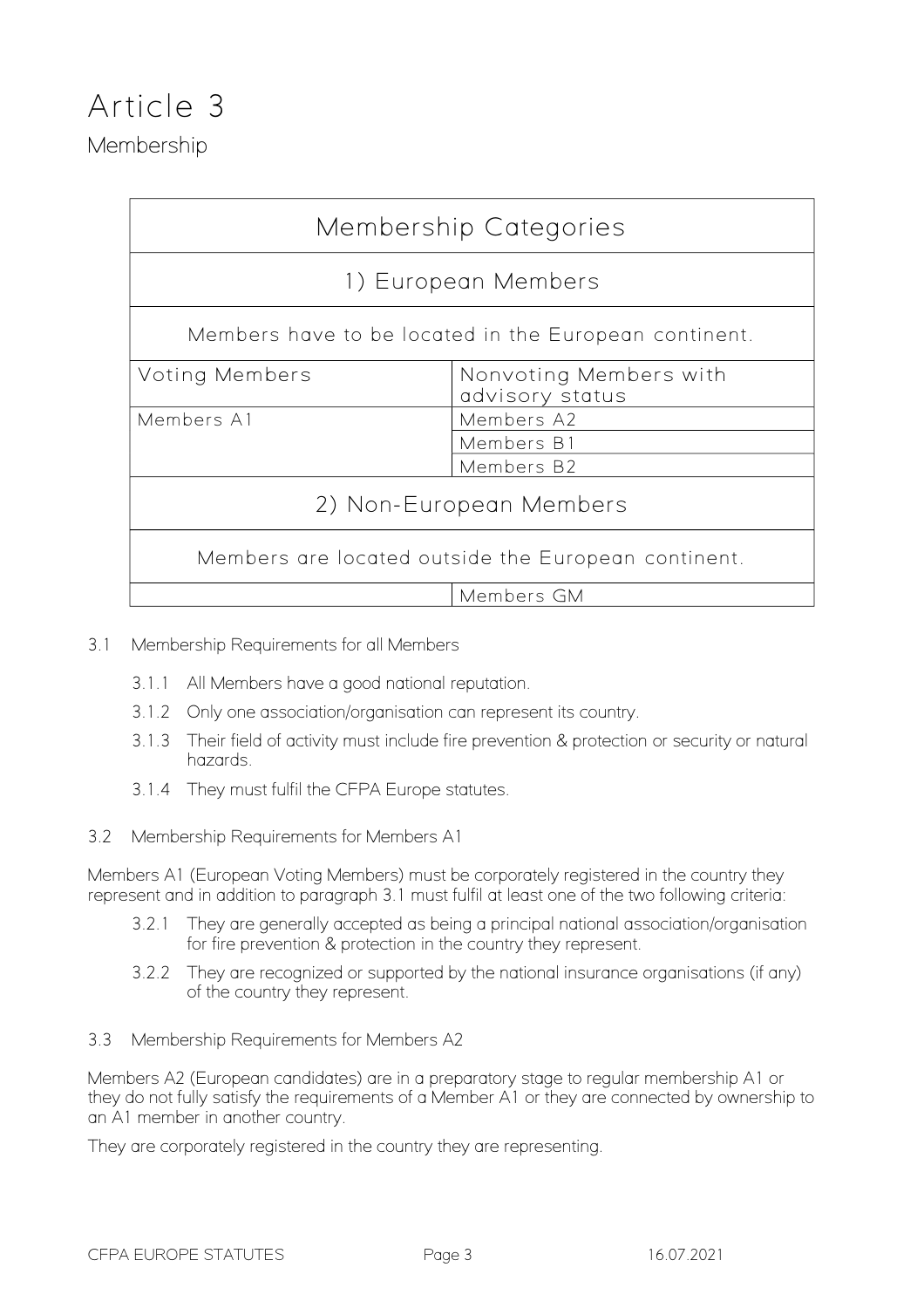#### 3.4 Membership Requirements for Members B1

Members B1 (European additional) come from countries with a Member A1 and hold complementary competences, e.g. security, natural perils etc.

Members B1can be delegated to attend Commission Meetings and have a voting right in Commissions instead of the Member A1of the same country. In the event that the A1 and B1 Members are both in attendance the Member A1 may vote only.

#### 3.5 Membership Requirements for Members B2

Members B2 (personal members) are experts or specialists, e.g. in fire prevention & protection, security, natural perils etc and cannot be delegated.

#### 3.6 Membership Requirements for Members GM

Members GM (Global members) are generally accepted as being a principal national association/organisation for fire prevention & protection or security or natural hazards.

They must fulfil paragraph 3.1 (except for 3.1.2) and must be corporately registered in the country they represent.

#### 3.7 Resignation and Exclusion

Any member wishing to resign from CFPA Europe must do so in writing to the Director / Secretary of CFPA Europe, who will then inform all other members.

Membership may be excluded when a member has substantially failed to fulfil its obligations to the organisation or its members, or through action or inaction causing damage to the name or reputation of CFPA Europe (see Art. 6.1.7).

#### 3.8 Admission of New Members

A written application for membership must be addressed to the Director / Secretary, who must collect and verify relevant information on the applicant. This information must be presented to the Management Committee (MC) to make the decision. The MC may approve or refuse membership without having to state reasons for its decision to the applicant. Membership starts with the approval of the MC and that country will make a presentation to the General Assembly at its next meeting.

## Required document A1 A2 B1 B2 GM Written Application for membership  $X \mid X \mid X$

#### 3.8.1 Requirements for Membership Applications

| with statutes of the association / company                   |   |  |  |
|--------------------------------------------------------------|---|--|--|
| with the description of the ownership, members, shareholders | X |  |  |
| etc                                                          |   |  |  |
| with financial report                                        |   |  |  |
| with organizational chart                                    |   |  |  |
| Self-declaration of independency from manufacturers          |   |  |  |
| (Company) Presentation at the GA                             |   |  |  |
| Recommendation by the Member A1from the same country         |   |  |  |
| (if any                                                      |   |  |  |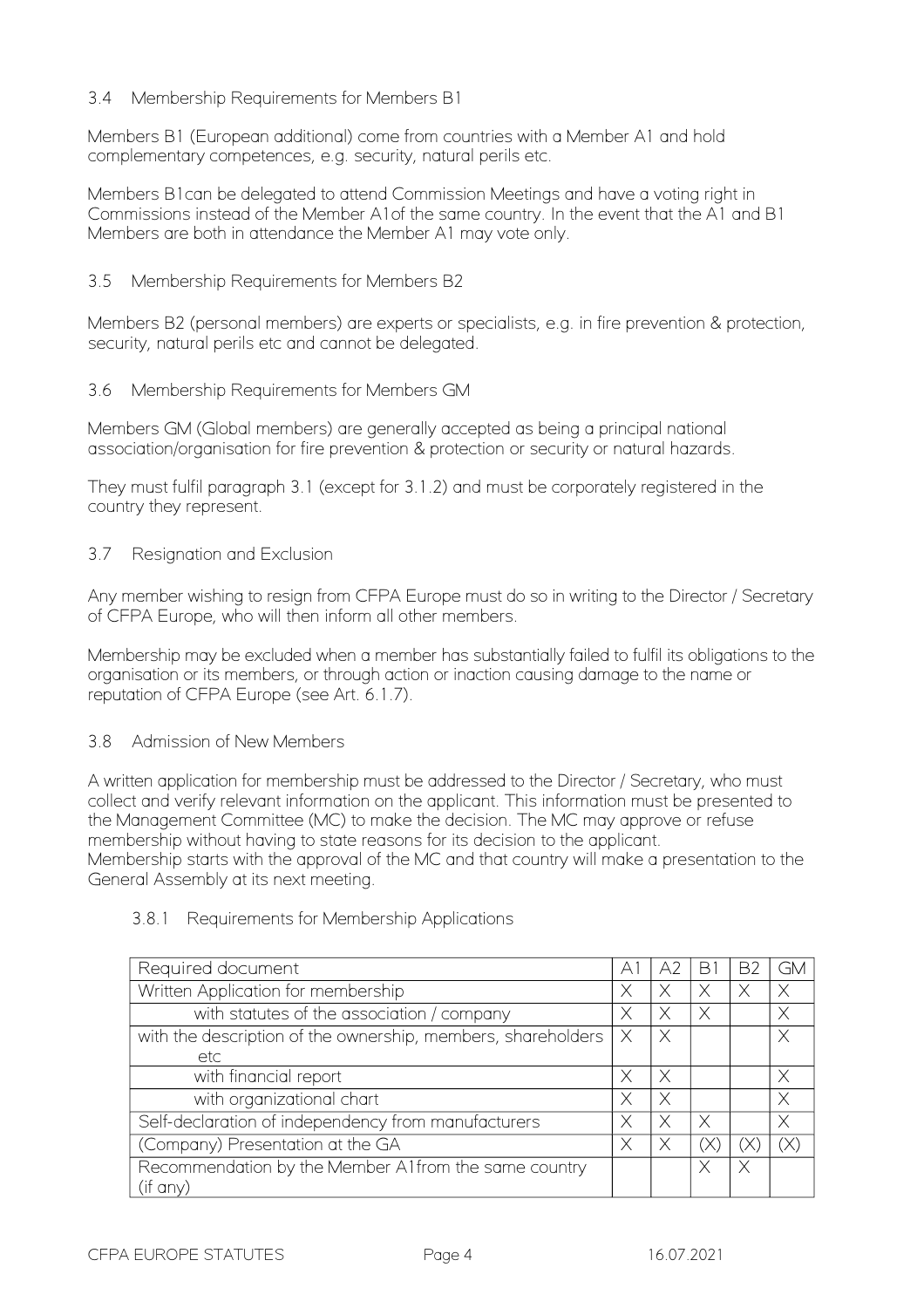#### 3.9 Current Members

The current members of CFPA Europe are published on the website of CFPA Europe including the membership category [\(www.cfpa-e.eu\)](http://www.cfpa-e.eu/).

The list of the benefits, rights and duties of members is published in Appendix 2.

## Article 4

#### Ambassadors

Ambassadors are individuals who wish to support the aims and the work of CFPA Europe.

To become an Ambassador, the corresponding form on the website must be filled in and sent to the secretary [\(https://cfpa-e.eu/document-to-submit-to-registrate-as-cfpa-europe-ambassador/\)](https://cfpa-e.eu/document-to-submit-to-registrate-as-cfpa-europe-ambassador/)

Any ambassador wishing to resign from CFPA Europe must do so in writing to the Director / Secretary of CFPA Europe.

Ambassadors may be excluded when they have substantially failed to fulfil their obligations to the organisation or its members, or through action or inaction causing damage to the name or reputation of CFPA Europe.

The current Ambassadors of CFPA-EUROPE are published on the website of CFPA Europe [\(www.cfpa-e.eu\)](http://www.cfpa-e.eu/).

The list of the benefits, rights and duties of Ambassadors is published in Appendix 2

## Article 5

#### Executive Organs

CFPA Europe's executive organs are:

- The General Assembly
- The Chair
- The Management Committee
- The Director
- Working Organs (commissions and working groups)

The composition and powers of these are set forth in the articles below.

### Article 6

General Assembly

6.1 Powers

The General Assembly is the supreme organ of CFPA Europe. It may raise and decide without appeal any and all questions falling within the general objectives of CFPA Europe. In particular: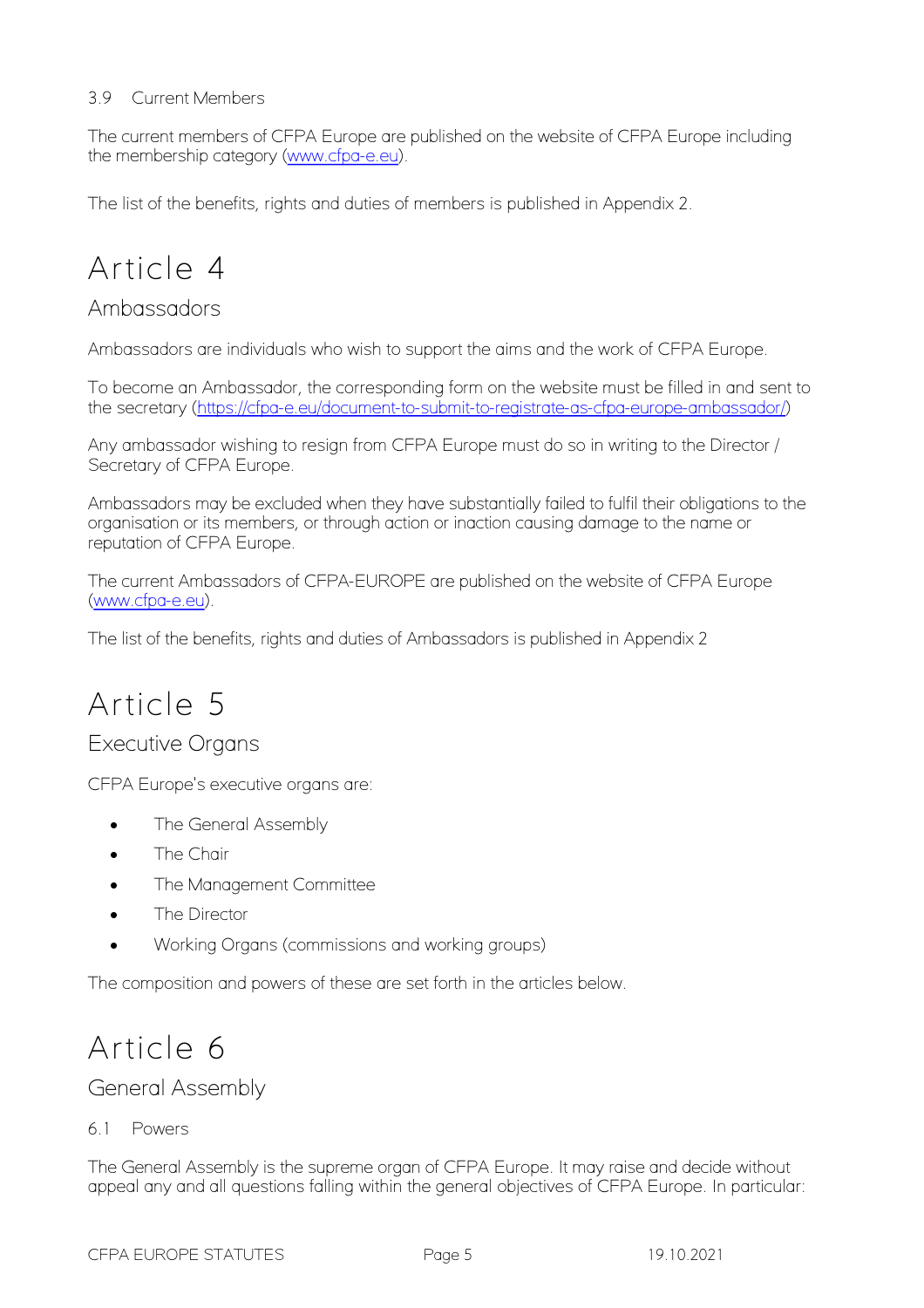- 6.1.1 It lays down policy and programs and sets the budget.
- 6.1.2 It appoints the Chair, who shall hold office for a period not exceeding three years, but who may be re-elected for one further period of three years or as agreed by the General Assembly.
- 6.1.3 It may also appoint up to two Vice Chairs and the Management Committee under the same conditions. The immediate Past Chair is normally one of the two vice Chairs.
- 6.1.4 It approves the appointment of the Director proposed by the Management Committee.
- 6.1.5 It approves the appointment of the auditor proposed by the Management Committee.
- 6.1.6 It sets up working organs, decides on their powers and composition, allocates finances as appropriate, appoints Chairs of each group, supervises their work and decides upon their dissolution.
- 6.1.7 It decides on exclusion from CFPA Europe based on the recommendation from the MC.

#### 6.2 Composition

The General Assembly is made up of members of CFPA Europe. Each of the member organisations is responsible for designating its representative to the General Assembly. Only Members A1 can vote. Member organisations A1, A2, B1 and GM may send further nonvoting delegates to the General Assembly.

#### 6.3 Meetings

The General Assembly takes place annually and is called by the Chair, who fixes the place and date, taking account as far as possible of the wishes expressed in this matter by the preceding General Assembly.

6.4 Procedures and Validity of Resolutions

The decisions or resolutions of the General Assembly must be adopted in accordance with the following rules:

- 6.4.1. Each Regular Member A1 has one vote.
- 6.4.2. Members A2, B1, B2 and GM may not vote.
- 6.4.3. Any Member A1, A2 and B1 may if unable to attend a meeting, be represented by another member, subject to written authority. This member or the Chair shall act as a voting proxy. No member is entitled to represent more than two other members. Note this representation of a member by another does not affect or change the rights in Paragraph 6.4.2. above.
- 6.4.4. Resolutions binding every member of CFPA Europe such as amendments to the statutes are only valid if they are unanimously adopted by all members voting providing a quorum of three quarters of the Members A1 are present or represented.
- 6.4.5. Resolutions relating to the internal business of the confederation such as the election of the Chair or Vice Chair, setting-up of Working Organs, appointment of Chair of these committees and working groups, must be taken by a three quarters majority of the Members A1 present or represented.
- 6.4.6. If a decision is to be notified to the Authorities in one or more countries, notification can be made only through the national members of this / these country (-ies), or, in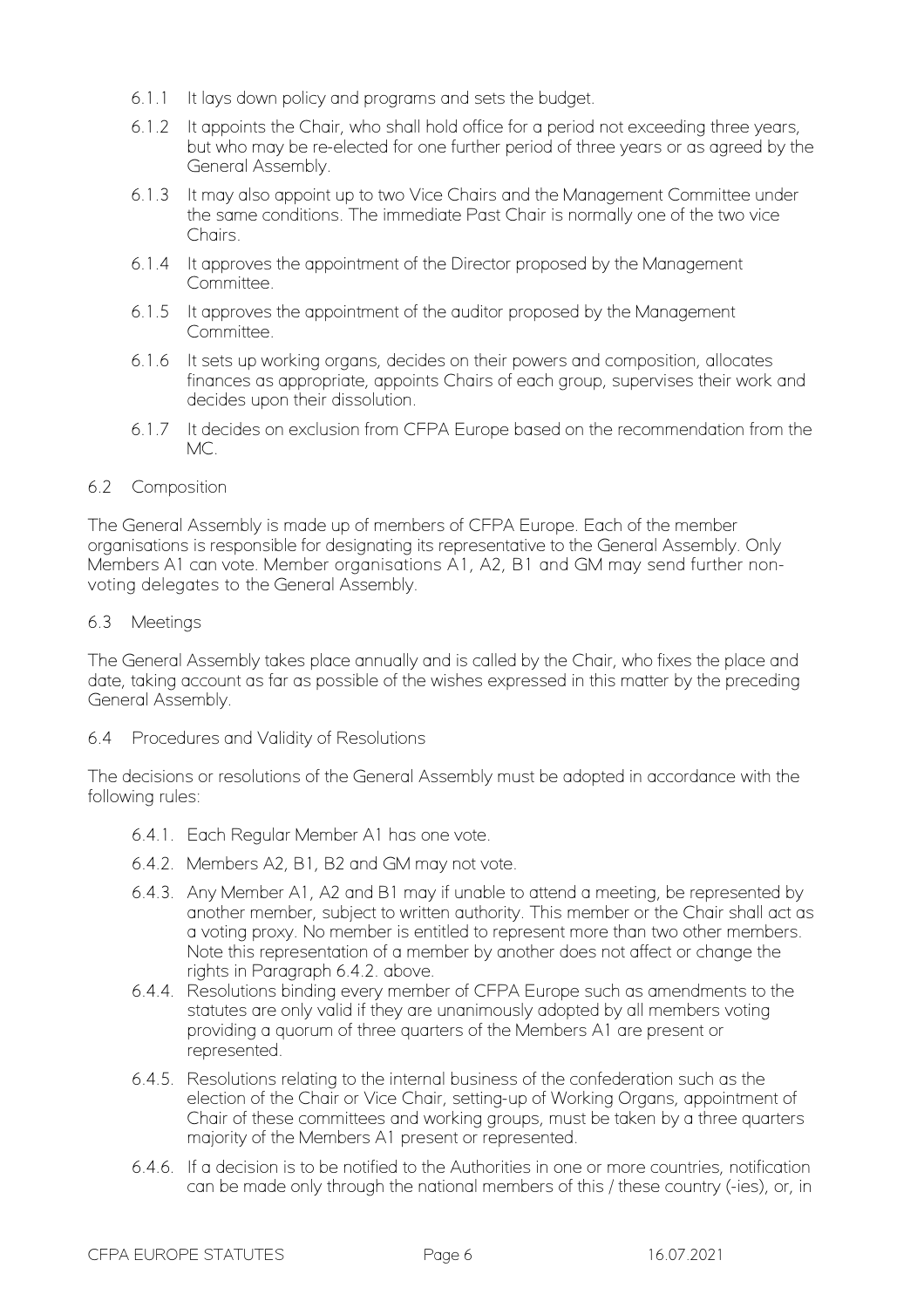## Article 7

#### The Chair

- 7.1. CFPA Europe shall be supervised by the Chair of CFPA Europe in accordance with the guidelines, decisions and resolutions of the General Assembly under the conditions defined below.
- 7.2. The Chair of CFPA Europe is responsible for:
	- 7.2.1. Proposing the candidates for the Management Committee to the General Assembly, constituting and leading the Management Committee.
	- 7.2.2. Supervising the programs and work entrusted to working organs.
	- 7.2.3. Managing the budget in accordance with the decisions of the General Assembly.
	- 7.2.4. Supervising the work of the Director
- 7.3. The Vice Chairs will assist the Chair in the organisation and administration of CFPA Europe as is deemed appropriate.

## Article 8

Management Committee (MC)

- 8.1. The MC consists of the Chair, two Vice Chairs and the Chairs of the commissions.
- 8.2. The MC supports the working organs and prepares their goals, schedules and budgets and pursues their work.
- 8.3. The MC decides on membership applications and brings them to the next following General assembly for information.
- 8.4. The MC prepares the General Assembly.
- 8.5. The MC proposes the strategy of CFPA Europe.
- 8.6. The MC proposes the budget of CFPA Europe.
- 8.7. The MC proposes the director to the GA.
- 8.8. The MC proposes the auditor to the GA.

## Article 9

#### The Director

- 9.1. CFPA Europe shall be administered by the Director of CFPA Europe in accordance with the guidelines, decisions and resolutions of the Management Committee under the conditions defined below.
- 9.2. The Director of CFPA Europe is responsible for:
	- 9.2.1. Executing the decisions of and applying the policies adopted by the General Assembly.
	- 9.2.2. Actively managing the day- to- day running of CFPA Europe and representing it in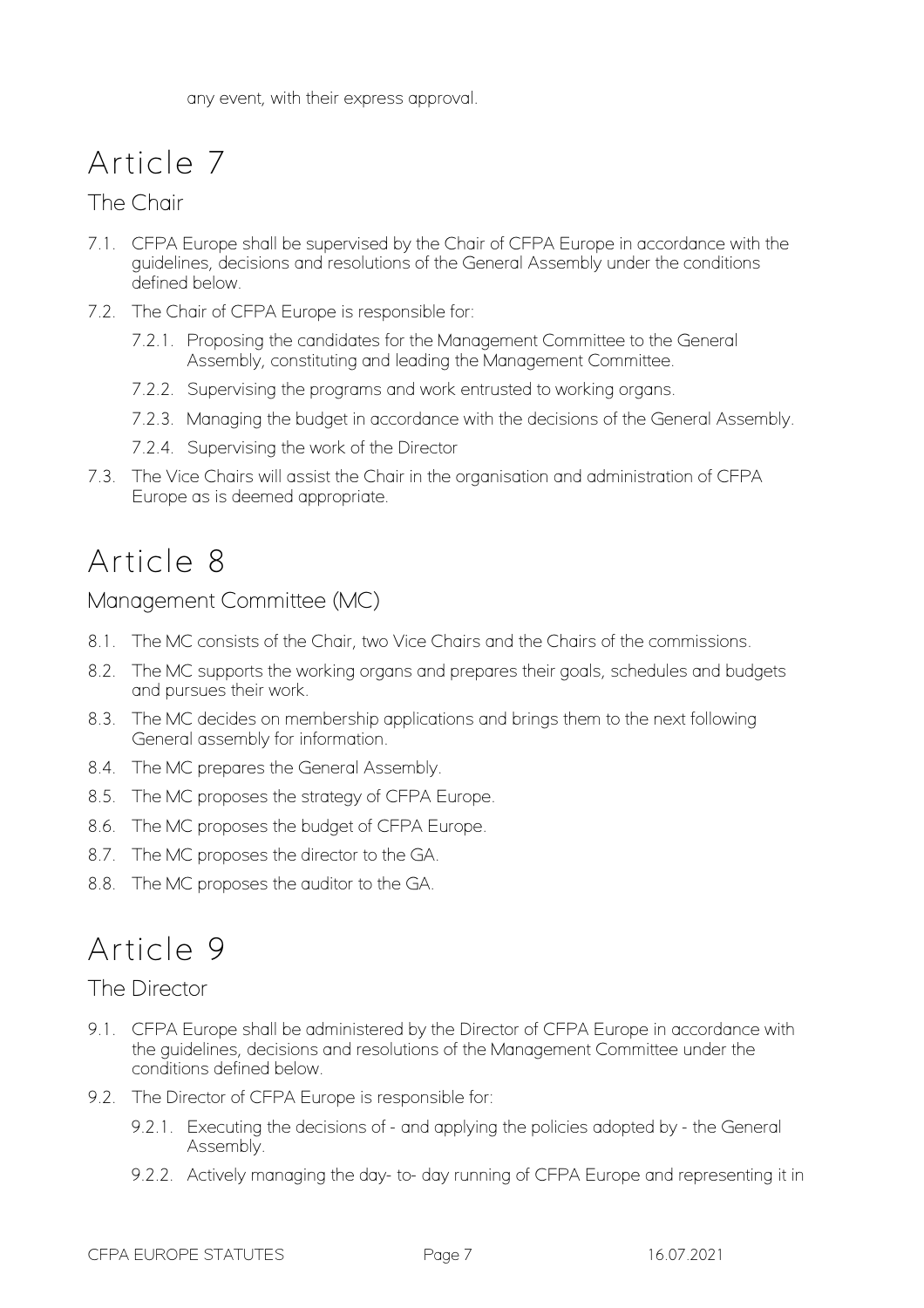line with the decisions of the General Assembly.

- 9.2.3. Managing the budget in accordance with the decisions of the General Assembly.
- 9.3. A Secretary may assist the Director in the organisation and administration of CFPA Europe as is deemed appropriate.

## Article 10

#### Working Organs

- 10.1. The Working Organs of CFPA Europe are commissions or working groups.
- 10.2. Commissions or working groups are appointed by the General Assembly to jointly carry out certain tasks or studies on behalf of CFPA Europe. The General Assembly may delegate certain powers to these working organs.

## Article 11

#### Extraordinary General Assembly (EOGA)

Extraordinary General Assembly may be called either on the initiative of the Chair or because of a request in writing from at least 5 Members A1 to the Chair. In the latter case, the Chair must call the EOGA within a period not to exceed three months. If the Chair is unable or unwilling to convene an EOGA this will be done by a Vice Chair.

## Article 12

#### Finance

- 12.1. Each member shall pay an annual membership fee according to the membership category, invoiced annually.
- 12.2. The membership fee per category is determined by the General Assembly. The current membership fees are listed per category in Appendix 1.
- 12.3. Any member admitted at any time during the year shall be liable to the full membership subscription for that year.
- 12.4. In the event of a member / ambassador withdrawing or being excluded, there will be no entitlement to a return of any subscription. Additionally, members / ambassadors excluded or withdrawing shall not be entitled to any apportionment of CFPA funds and shall have no further claim on the CFPA.
- 12.5. If the annual subscription of any member is in arrears and unpaid six months after the General Assembly, the Chair shall give notice in writing of this fact to the member or associate member. If, after such notice, the subscription is not paid within 28 days, the member will be deemed to have resigned from the CFPA and shall be readmitted only after an application for readmission and approval of the General Assembly.
- 12.6. The MC will prepare a draft budget each year for the following year no later than two months prior to the date selected for the General Assembly. This budget will be circulated to all members and associate members.
- 12.7. The General Assembly will confirm the budget and set down targets for expenditure. The Chair is not authorized to expend any money on items not already approved by the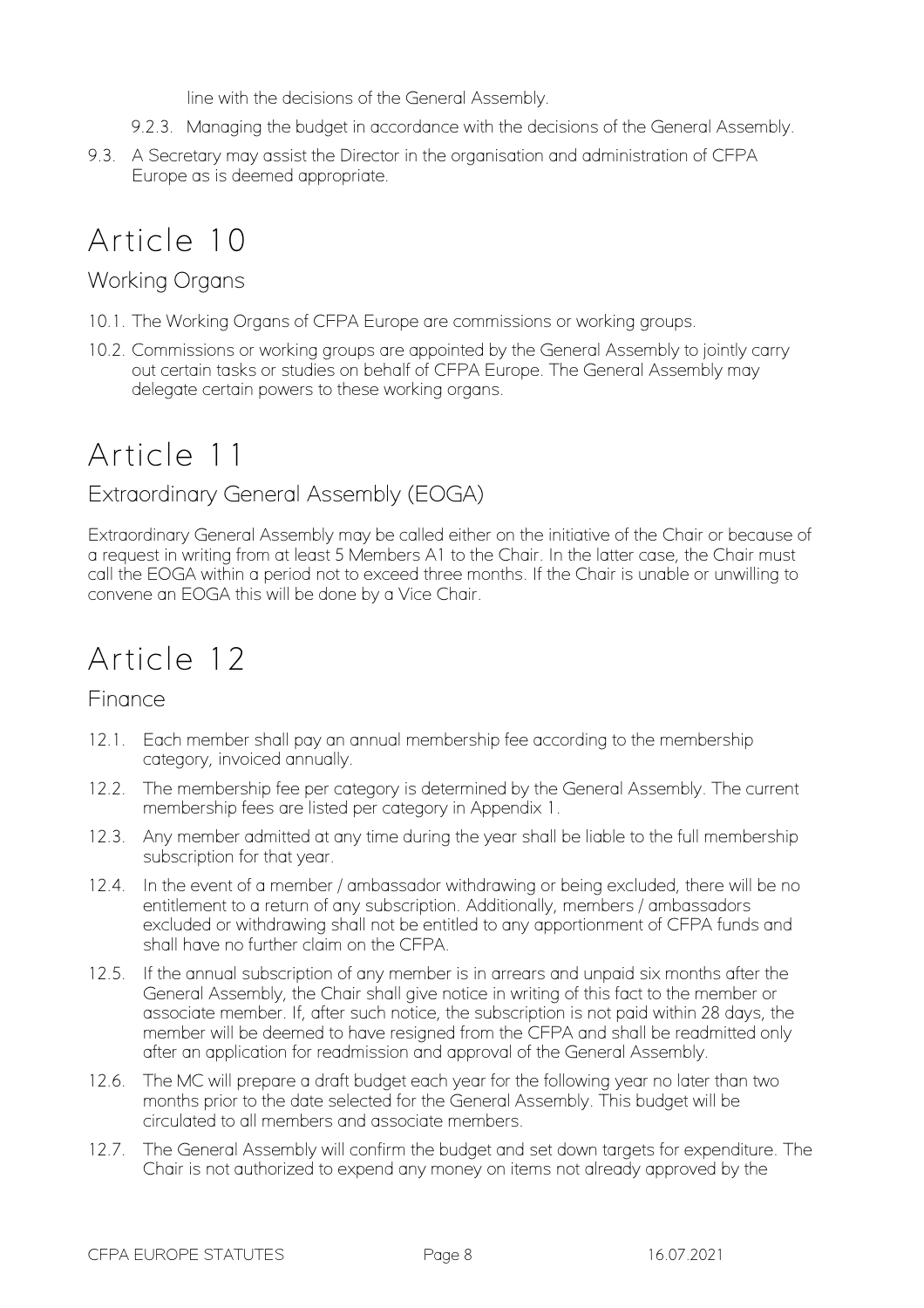General Assembly.

- 12.8. The Chair will prepare a balance sheet and a statement of accounts for the CFPA, which will be presented to the General Assembly for its approval.
- 12.9. The Chair shall have the power to open bank accounts in the name of the CFPA.
- 12.10. The CFPA will not be responsible for the expenses of any of its members or for delegates acting on its behalf unless such expenditure has been specifically approved by the General Assembly.

## Article 13

#### Licences for CFPA Europe Training Products and Publications

- 13.1. A Licence lays down the duties and rights for the holders.
- 13.2. Current Members A1, A2, B1, B2 and GM are deemed as holders of licences for publications. This means they are authorized by CFPA Europe to reproduce CFPA Europe publications.
- 13.3. Current Members A1 are deemed as holders of Licences for training products. This means they are authorized by CFPA Europe to offer CFPA Europe training courses and to award-CFPA Europe Qualifications.
- 13.4. Members A1 offering CFPA-Europe training courses and awarding a CFPA Europe Qualification in their country shall join the Training Commission.
- 13.5. To be eligible for the delivery of CFPA Europe courses Members A2 and B1 must enter into a Co-operation and Licence agreement with a Member A1. The Member A1 is responsible for the quality of the training according to the handbook.
- 13.6. To be eligible for the delivery of CFPA Europe courses members GM must enter into a Co-operation and Licence agreement with CFPA Europe / a Member A1. CFPA Europe/ the Member A1 is responsible for the quality of the training according to the handbook. CFPA Europe must be involved in any changes in the licence agreements.
- 13.7. The licence fees per year are listed in Appendix 1 and may be varied.
- 13.8. The corresponding documents are listed in Appendix 3, 4 and 5.

## Article 14

#### Amendments to the Statutes

Only the General Assembly can decide to amend these statutes, on condition that the revision is expressly mentioned as an item on the agenda for the Meeting. Proposed amendments should be notified through the Chair to members no later than one month before the date of the General Assembly at which such proposals are to be considered.

Amendments to the statutes are only valid if they are unanimously adopted by all members voting providing a quorum of three quarters of the Members A1 are present or represented.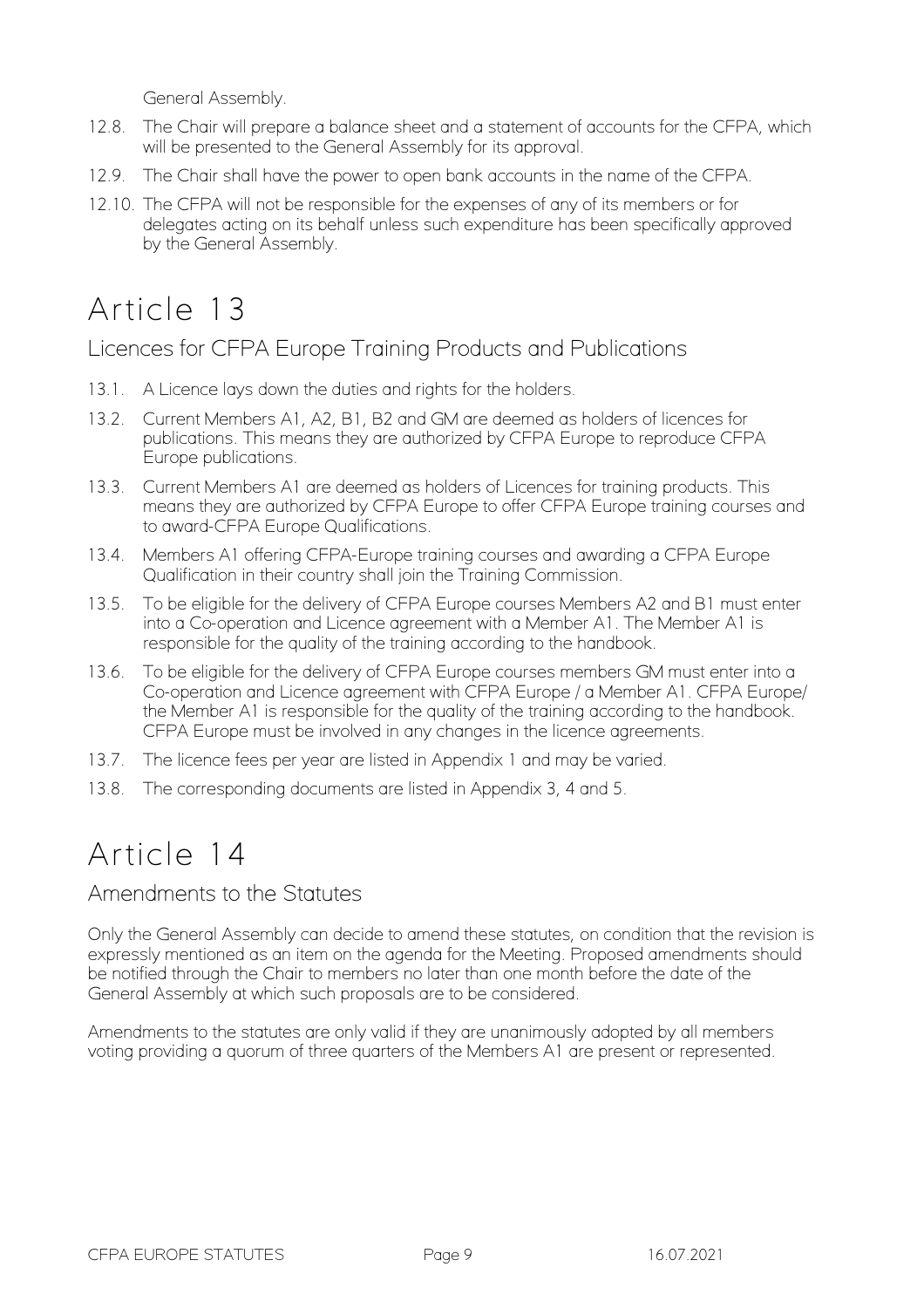## Article 15

#### **Dissolution**

The dissolution of CFPA Europe and the manner in which it is to be carried out shall be decided by the General Assembly according to Article 6.4.4.

## Article 16

#### Disclaimer

- 16.1. The CFPA Europe gives no warranty and accepts no responsibility or liability for the accuracy, or the completeness of the information and materials. Under no circumstances will the organisation be held responsible or liable in any way for any claims, damages, losses, expenses, costs or liabilities whatsoever [including, without limitation, any direct or indirect damages for loss of profit, business interruption or loss of information] resulting or arising directly or indirectly from the use of or inability to use the website or any website linked to it, or from reliance on the information and materials, even if the organisation has been advised of the possibility of such damages in advance.
- 16.2. CFPA Europe cannot guarantee the validity of the information found in its documents. While CFPA Europe makes reasonable efforts to include accurate and up to date information, CFPA Europe makes no warranties as to the accuracy of the content and assume no liability or responsibility for an error or omission in the content.
- 16.3. The information provided by CFPA Europe is for general informational purposes only. All information is provided in good faith; however, CFPA Europe makes no representation or warranty of any kind, express or implied, regarding the accuracy, adequacy, validity, reliability, availability or completeness of any information. Under no circumstance shall CFPA Europe have any liability to you for any loss or damage of any kind incurred as a result of the use of the information or reliance on any information provided. The use of any information is solely at your own risk.

These statutes have been approved by the General Assembly held on 16. September 2021.

They replace the statutes approved by the General Assembly held on 23. October 2020 and any older version.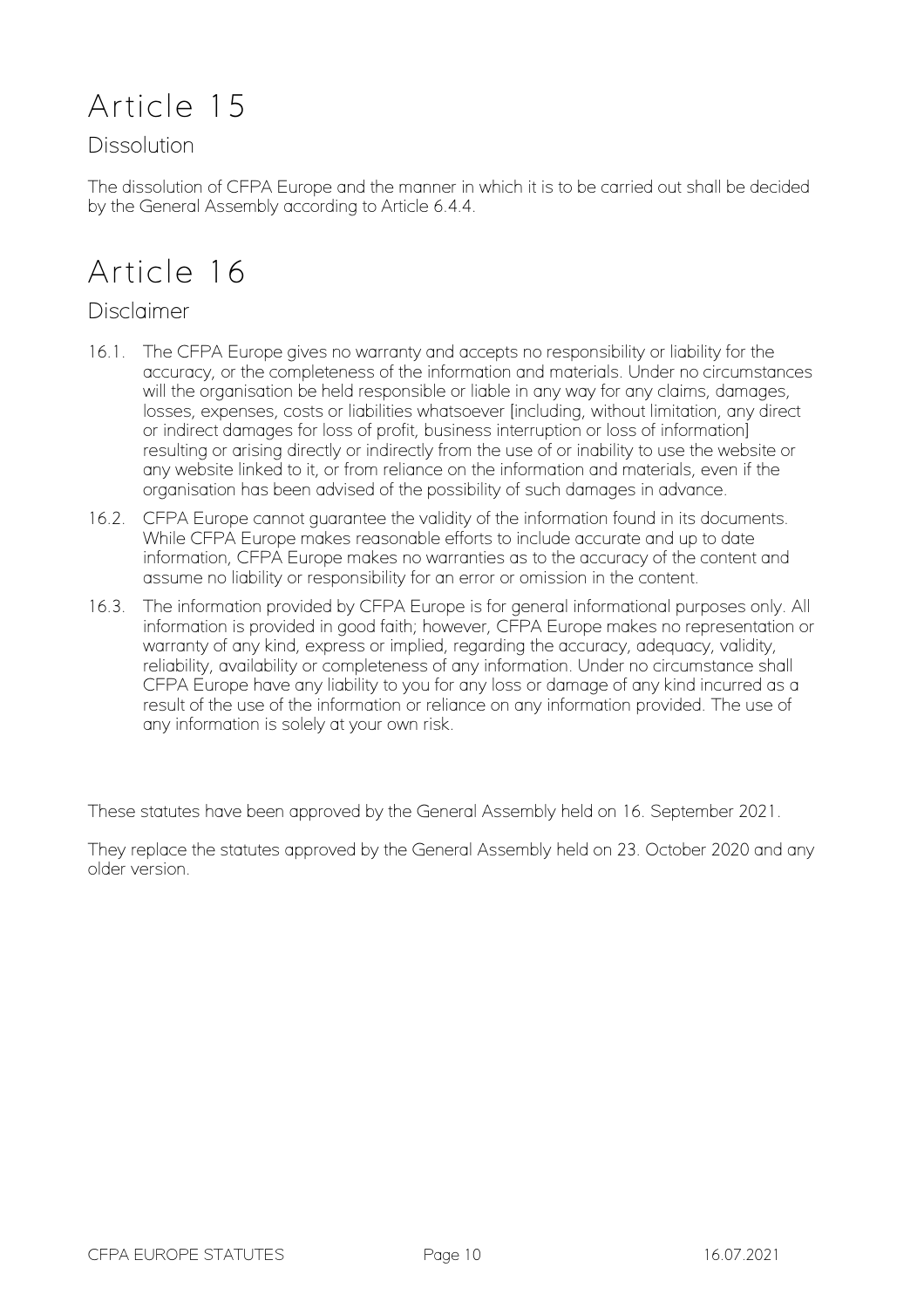## Membership Fees

| Membership Category                                                                                             | Annual fee<br>€uro |
|-----------------------------------------------------------------------------------------------------------------|--------------------|
| Member A1 / membership fee                                                                                      | 2'000              |
| Member A1 / Training Commission fee (+ fee for delivered Diplomas<br>and Certificates according to table below) | 500                |
| Member A2                                                                                                       | 1'600              |
| Member B1                                                                                                       | 1'600              |
| Training Products fee for A2 and B1                                                                             | 1'000              |
| Member B2                                                                                                       | 150                |
| Member GM                                                                                                       | 2'000              |
| Member GM Training Products fee (+ fee for delivered Diplomas and<br>Certificates according to table below)     | 3'000              |

### Additional Fee per (issued the previous year, €uro)

| Number             | Diplomas    | <b>Certificates</b> |
|--------------------|-------------|---------------------|
| $0 < x \le 200$    | $\vert$ ( ) |                     |
| $200 < x \leq 400$ |             |                     |
| $400 < x \le 600$  |             |                     |
| $600 \le x$        |             |                     |

## Ambassador Fee

|                                                                             | Annual Fee<br>€uro |
|-----------------------------------------------------------------------------|--------------------|
| Ambassador Fee is offered to all new holders of a diploma or a              |                    |
| certificate for the first full year after the examination. After that year, | 75                 |
| the yearly ambassador fee must be paid.                                     |                    |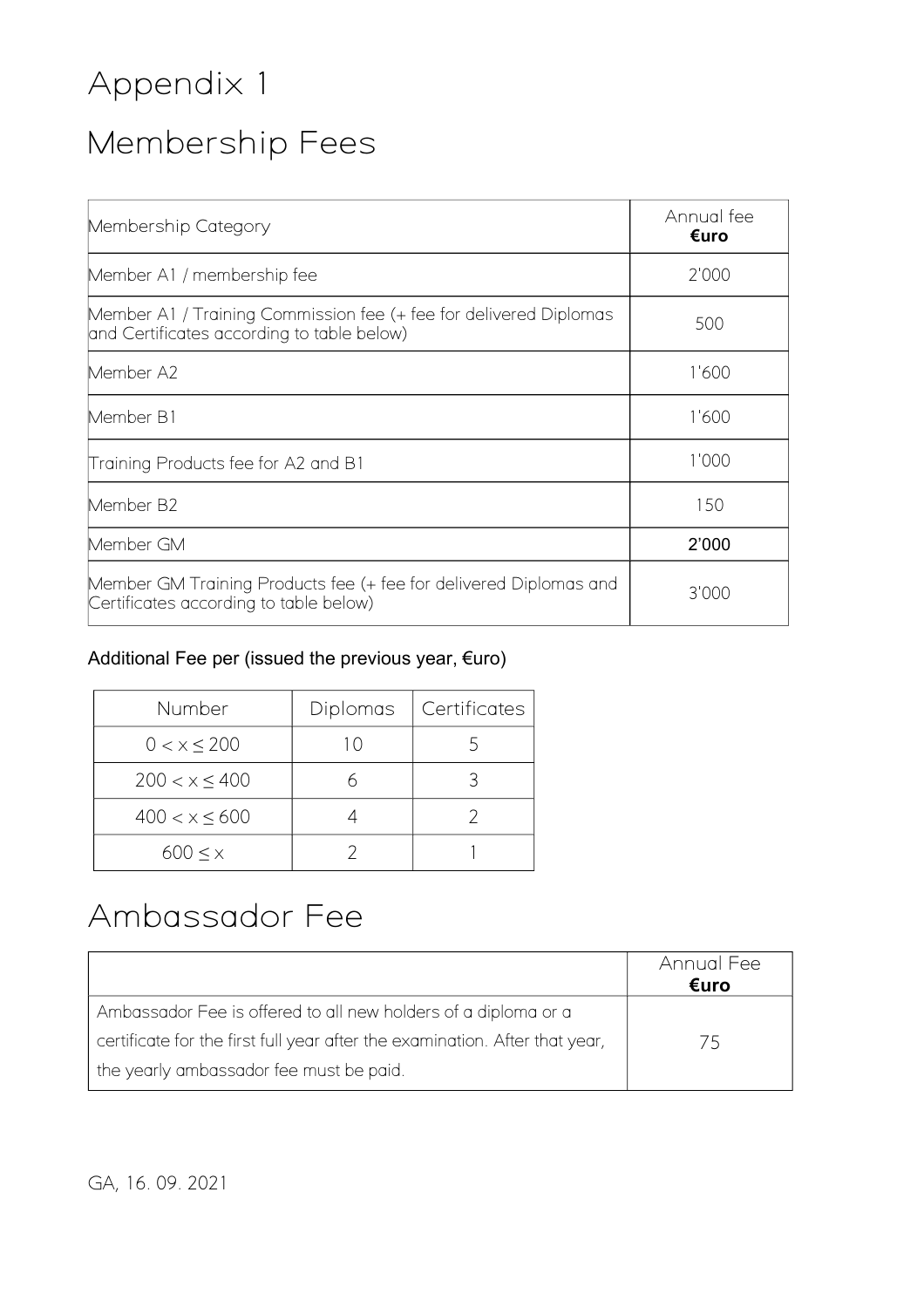|                      | vote                          |
|----------------------|-------------------------------|
| <b>Pral Assem</b>    | `onfarai                      |
|                      |                               |
|                      |                               |
| calize GLs? use Logo |                               |
| <b>Faining</b>       | in<br>Si<br>ستمام أموعته<br>J |
|                      | deliver                       |
| Suc                  | <b>NOLG</b>                   |
|                      |                               |
| š                    |                               |
| ĉ                    |                               |

|                  | vote                   |                       | yes                                                                                                                                                                                   | $\overline{c}$                                                                                                                                                                        | $\overline{c}$                                                                                                                                                                        | $\mathsf{S}$                                                                                                                                                                          |                      | $\overline{c}$                                                                                                                                                                                                         |
|------------------|------------------------|-----------------------|---------------------------------------------------------------------------------------------------------------------------------------------------------------------------------------|---------------------------------------------------------------------------------------------------------------------------------------------------------------------------------------|---------------------------------------------------------------------------------------------------------------------------------------------------------------------------------------|---------------------------------------------------------------------------------------------------------------------------------------------------------------------------------------|----------------------|------------------------------------------------------------------------------------------------------------------------------------------------------------------------------------------------------------------------|
| General Assembly | participate Conference |                       | yes                                                                                                                                                                                   | yes                                                                                                                                                                                   | yes                                                                                                                                                                                   | yes                                                                                                                                                                                   |                      | yes                                                                                                                                                                                                                    |
|                  |                        |                       | yes                                                                                                                                                                                   | yes                                                                                                                                                                                   | yes                                                                                                                                                                                   | yes                                                                                                                                                                                   |                      | yes                                                                                                                                                                                                                    |
| use Logo?        |                        |                       | yes                                                                                                                                                                                   | yes                                                                                                                                                                                   | yes                                                                                                                                                                                   | 0q                                                                                                                                                                                    |                      | yes                                                                                                                                                                                                                    |
| localize GLs?    |                        |                       | yes                                                                                                                                                                                   | yes                                                                                                                                                                                   | yes                                                                                                                                                                                   | S                                                                                                                                                                                     |                      | yes                                                                                                                                                                                                                    |
| Training         | delegate               |                       | yes                                                                                                                                                                                   | <b>O</b>                                                                                                                                                                              | $\overline{c}$                                                                                                                                                                        | $\mathsf{S}$                                                                                                                                                                          |                      | $\overline{c}$                                                                                                                                                                                                         |
|                  | deliver                |                       | yes(1)                                                                                                                                                                                | yes(1)                                                                                                                                                                                | yes (1)                                                                                                                                                                               | $\mathsf{S}$                                                                                                                                                                          |                      | yes(1)                                                                                                                                                                                                                 |
| Commissions      | rote                   |                       | yes                                                                                                                                                                                   | yes                                                                                                                                                                                   | yes (2)                                                                                                                                                                               | yes(2)                                                                                                                                                                                |                      | $\mathsf{S}$                                                                                                                                                                                                           |
|                  | participate            |                       | yes                                                                                                                                                                                   | yes                                                                                                                                                                                   | yes                                                                                                                                                                                   | yes                                                                                                                                                                                   |                      | yes (3)                                                                                                                                                                                                                |
| <b>MC</b>        |                        |                       | yes                                                                                                                                                                                   | o                                                                                                                                                                                     | <b>DJ</b>                                                                                                                                                                             | <b>O</b>                                                                                                                                                                              |                      | <b>DU</b>                                                                                                                                                                                                              |
| <b>Benefit</b>   |                        |                       | Members are presented on the website<br>developments in the fields of work<br>up-to-date informations on new<br>possibility to influence the<br>Access to the network,<br>development | Members are presented on the website<br>developments in the fields of work<br>up-to-date informations on new<br>possibility to influence the<br>Access to the network,<br>development | Members are presented on the website<br>developments in the fields of work<br>up-to-date informations on new<br>possibility to influence the<br>Access to the network,<br>development | Members are presented on the website<br>developments in the fields of work<br>up-to-date informations on new<br>possibility to influence the<br>Access to the network,<br>development |                      | Members are presented on the website<br>developments in the fields of work<br>up-to-date informations on new<br>special meeting every 3 years<br>possibility to influence the<br>Access to the network,<br>development |
| <b>Who</b>       |                        | embers                | the one leading organization of a<br>european country                                                                                                                                 | connected by ownership to an A1<br>comply to the requirements für<br>organization that does not fully<br>member in another country<br>membership A1 or they are                       | organizations with complementary<br>knowledge from a country that<br>already has a member A1                                                                                          | attributed to a person and cannot<br>The personal membership B2 is<br>be delegated.                                                                                                   |                      | a leading organization of a country                                                                                                                                                                                    |
| đã               |                        | European M<br>Members | $\overline{t}$<br>European                                                                                                                                                            | candidates<br>European                                                                                                                                                                | additional<br>European                                                                                                                                                                | European<br>personal                                                                                                                                                                  | Non-European Members | regular<br>Global                                                                                                                                                                                                      |
|                  |                        |                       | $\mathbf{z}$                                                                                                                                                                          | $\mathbf{z}$                                                                                                                                                                          | B1                                                                                                                                                                                    | ${\bf B2}$                                                                                                                                                                            |                      | $\mathsf{S}$                                                                                                                                                                                                           |
|                  |                        |                       |                                                                                                                                                                                       |                                                                                                                                                                                       |                                                                                                                                                                                       |                                                                                                                                                                                       |                      |                                                                                                                                                                                                                        |

| a leading organization of a country |
|-------------------------------------|
| regular<br>Global                   |
| $\mathbf{S}$                        |
|                                     |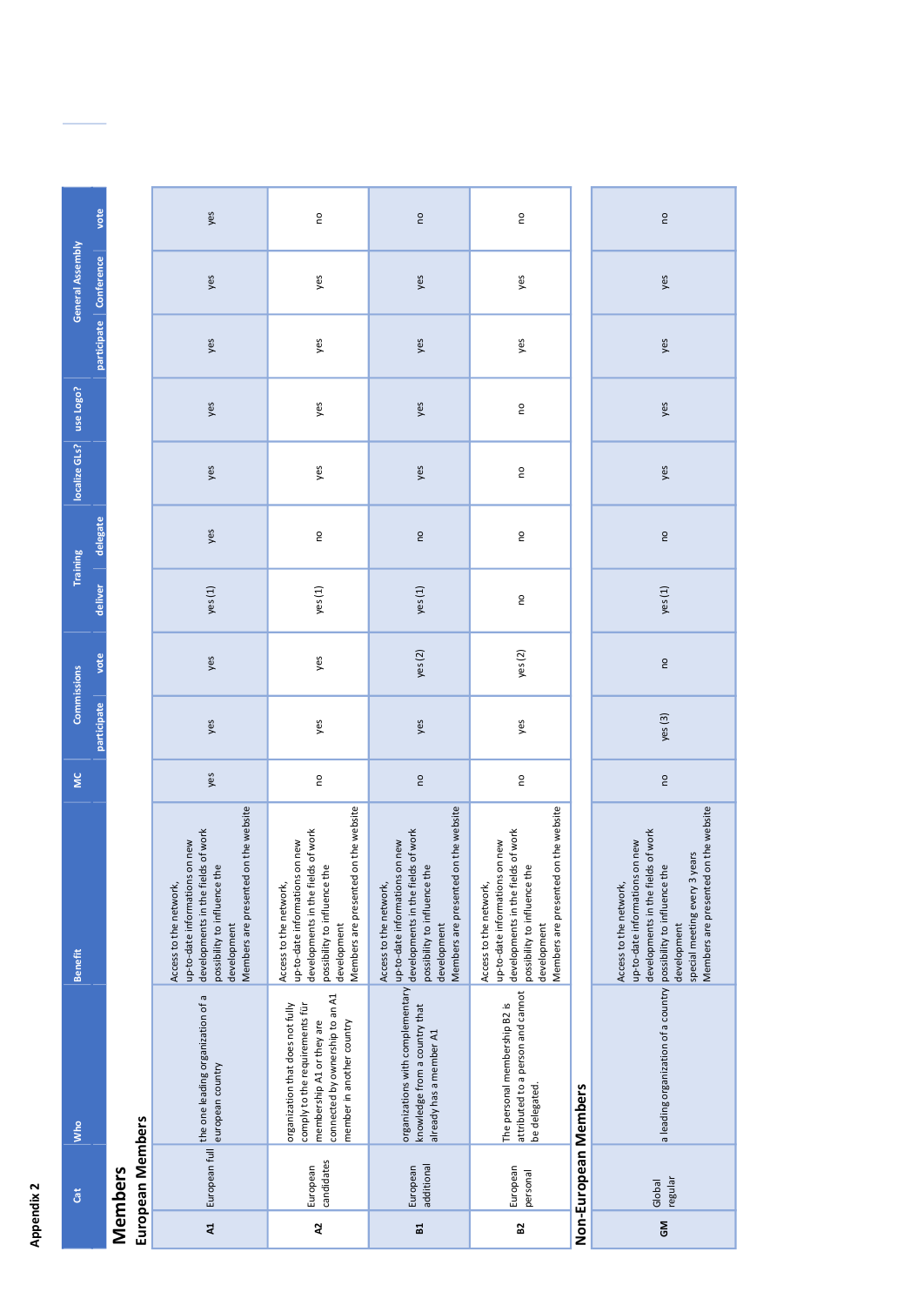Members can be delegated to attend Commission<br>Only on special invitation by the Commission (3) Only on special invitation by the Commission $\frac{1}{2}$ 

| <b>Benefit</b> | ο<br>Σ | Commissions |      |         | Training | localize GLs? use Logo? |  | General Assembly       |      |
|----------------|--------|-------------|------|---------|----------|-------------------------|--|------------------------|------|
|                |        | participate | vote | deliver | delegate |                         |  | participate Conference | vote |
|                |        |             |      |         |          |                         |  |                        |      |
|                |        |             |      |         |          |                         |  |                        |      |
|                |        |             |      |         |          |                         |  |                        |      |

|                                | <b>Gat</b>         | <b>Who</b>                                                                     | <b>Benefit</b>                                                                                                                                                                | <b>MC</b> | <b>Commissions</b>                                                                             |      |               | <b>Training</b> | localize GLs? use Logo? |                                          |                        | General Assembly |          |
|--------------------------------|--------------------|--------------------------------------------------------------------------------|-------------------------------------------------------------------------------------------------------------------------------------------------------------------------------|-----------|------------------------------------------------------------------------------------------------|------|---------------|-----------------|-------------------------|------------------------------------------|------------------------|------------------|----------|
|                                |                    |                                                                                |                                                                                                                                                                               |           | participate                                                                                    | vote | deliver       | delegate        |                         |                                          | participate Conference |                  | vote     |
|                                | Ambassadors        |                                                                                |                                                                                                                                                                               |           |                                                                                                |      |               |                 |                         |                                          |                        |                  |          |
| GA<br>G                        | Ambassador<br>CFPA | individuals that wish to support<br>the aims and the work of CFPA              | developments in the fields of work<br>up-to-date informations on new<br>permission to mention on their<br>business card "CFPA Europe<br>Access to the network,<br>ambassador" | <u>p</u>  | $\frac{1}{2}$                                                                                  | S    | $\frac{1}{2}$ | <u>p</u>        | <b>DU</b>               | Ambassa-dor<br>logo yes<br>special<br>c, | 9ù                     | virtual          | <u>p</u> |
| $\tilde{c}$<br>$\widehat{\Xi}$ |                    | only members of the training commission or with a contract to deliver training |                                                                                                                                                                               |           | Training quality must be secured as ruled in the Training Handbook by the training commission. |      |               |                 |                         |                                          |                        |                  |          |

Meetings and have a voting right in Commissions instead of the A1 Member of the same country. In the event that the A1 and B1 members are both in attendance the A1 member may vote only. (2) Members can be delegated to attend Commission Meetings and have a voting right in Commissions instead of the A1 Member of the same country. In the event that the A1 and B1 members are both in attendance the A1 member m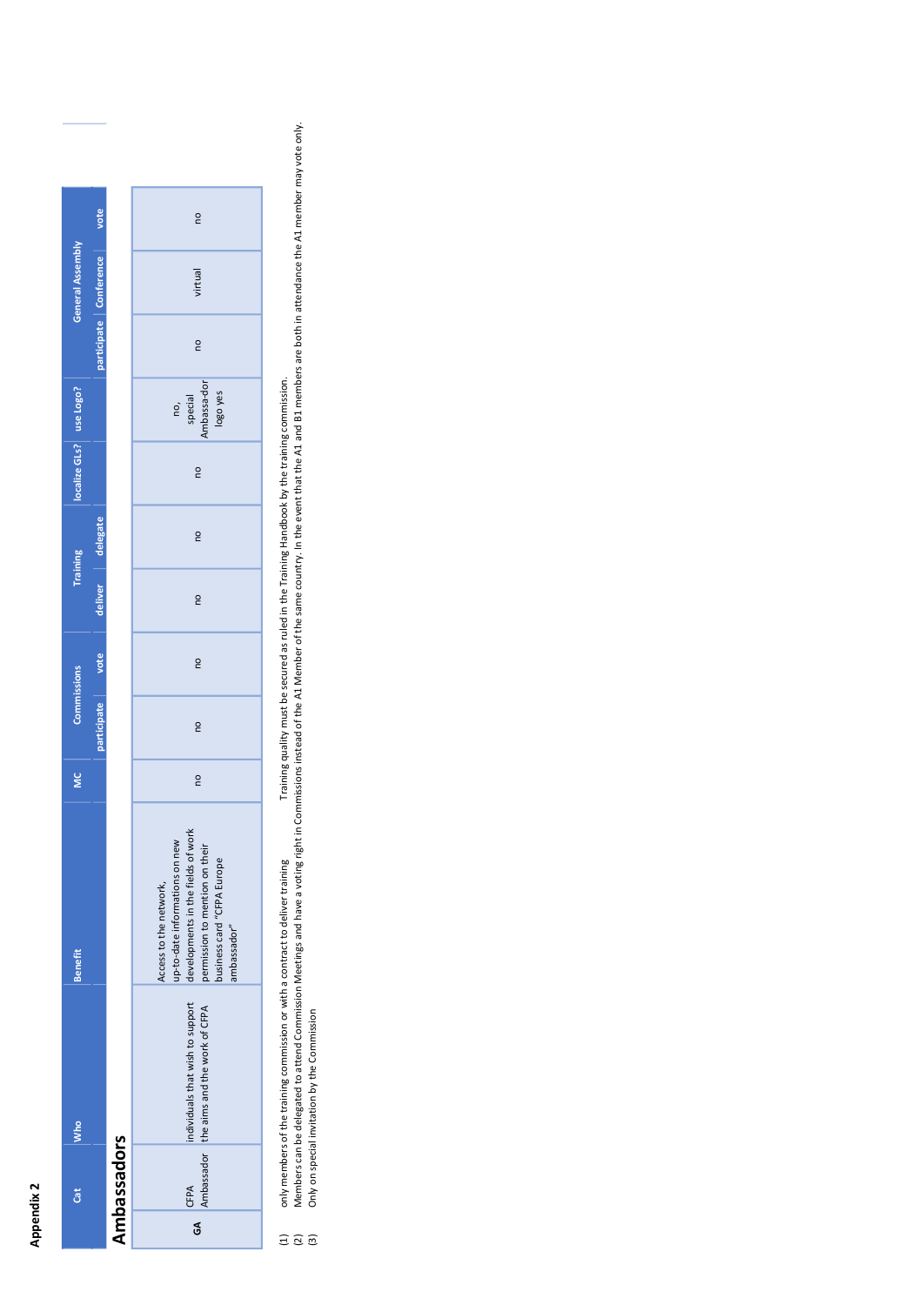## Cooperation and Subcontracting Rules

I. Member A1 operating in other countries The member is registered as an A1 organisation.

> Each member can operate its business in any country provided there is not already a member A1 in this country.

If there is a Member A1 in the country in which another Member A1 wishes to operate a Cooperation and Licence agreement (appendix 4) must be made and signed by the host national Member A1 to permit that operation and by the Member A1 wishing to operate as such.

II. Member A1 subcontracting / cooperation with other organisation in their own country

Full delegation of training courses to subcontracting / cooperation company with issuing CFPA Europe Diplomas:

The subcontractor must be an A2 or B1 member and a Cooperation and Licence Agreement is required (Appendix 4).

Full delegation of training courses to subcontracting / cooperation company without issuing CFPA Europe Diplomas: Cooperation and Licence Agreement is required (Appendix 4).

III. Delegation of marketing and organisation of training courses to a service company

Training course and CFPA Europe Diplomas are delivered by the Member A1. Cooperation and Licence Agreement is recommended (Appendix 4)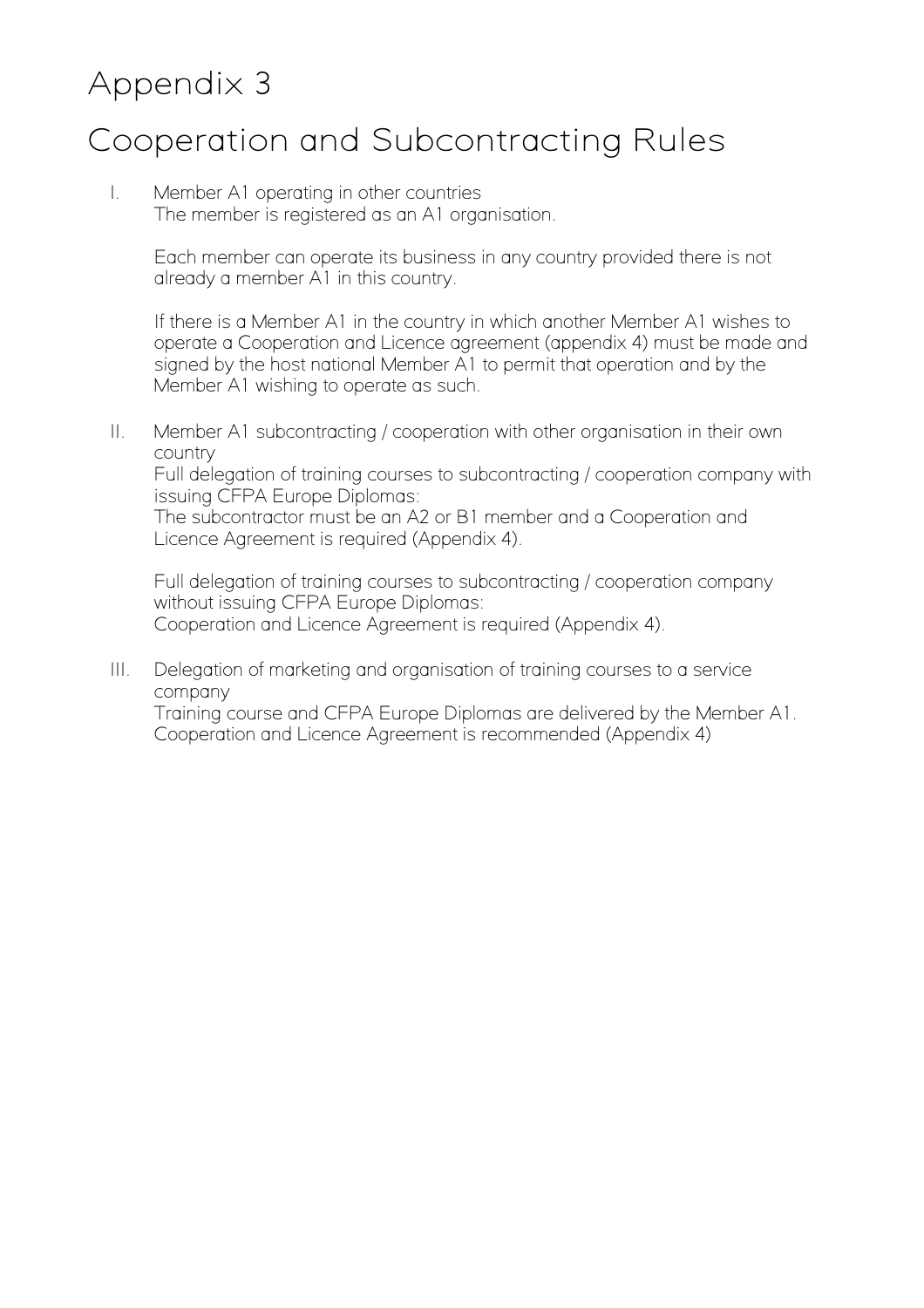## Appendix 4 Co-operation and License Agreement

between

Organization A (at Registered Address)

(In the following **"Org**-**A"**)

and

Subcontractor A (at Registered Address)

(In the following "Subcontractor")

#### *Introduction*:

Org-A is an organization which is domiciled in (location). It is a member of the Confederation of Fire Protection Associations Europe (CFPA Europe). Its principal activities are to collect and improve knowledge and understanding of matters relating to fire science, fire prevention and protection, safety and security, natural perils as well as other associated risks within country X as well as the advancement and furthering of such knowledge. Org-A is collating its knowledge base within country X as well as from the exchange of knowledge and experience with CFPA Europe. Its activities include passing on such knowledge to organizations and individuals in specified training courses. It has the exclusive right for country X to award successful trainees with CFPA Europe attests, certificates and diplomas.

Subcontractor is an organization which is domiciled in (location). Its activities include schooling and training in various fields for organizations and individuals.

Subcontractor is seeking the right from Org-A to organize training courses following CFPA Europesyllabus(es) in country X in accordance with the guidelines of Org-A.

Based on this the parties agree on the following: -

- 1. [Org-A] grants to Subcontractor an exclusive / non-exclusive (delete as appropriate) license to run training courses according to the program and quidelines of [Org-A] in the following territory (....) for the courses listed below. [Org-A] / the Subcontractor (delete as appropriate) will award CFPA Diplomas, Certificates and Attests to successful trainees.
	- a. Fire protection and prevention
	- b. ….
- 2. [Org-A] will provide Subcontractor with the following documentation:
	- a. CFPA Europe Minimum Quality Standard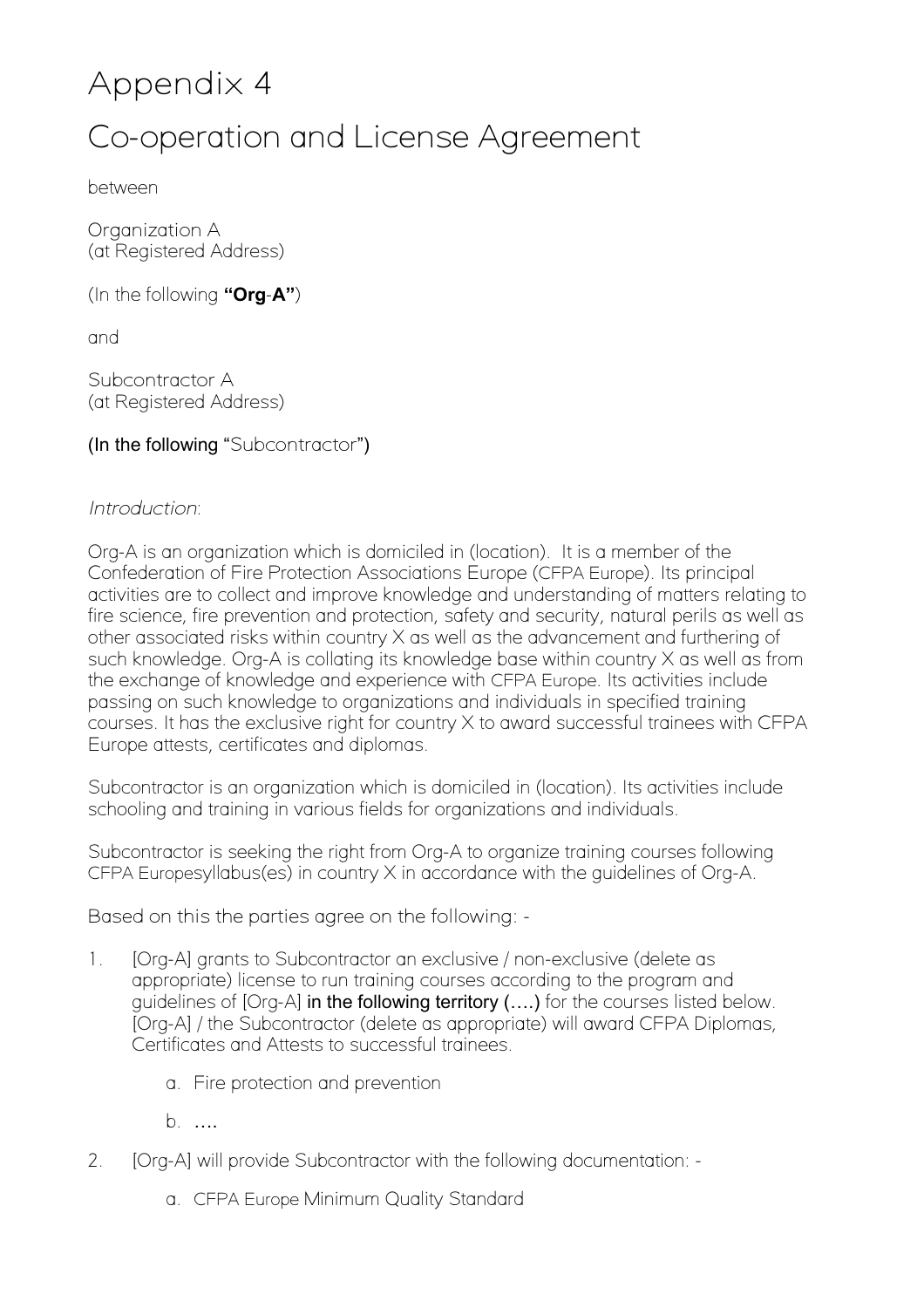b. …. c. ….

- 3. [Org-A] will provide, as appropriate, course materials, supporting documentation and resources to instruct Subcontractors trainers in the subjects covered by this agreement.
- 4. [Org-A] undertakes, at its own cost, to use its best efforts to keep its knowledge regarding the content of the course(s) to which this agreement relates up to date and to improve it whenever possible. It undertakes furthermore to maintain its membership of CFPA Europe.
- 5. [Org-A] will provide Subcontractor with updated information about the content of the course(s) to which this agreement relates as soon as they are available. The cost for such ongoing updates is included in the fee as agreed in paragraph 11 below.
- 6. Subcontractor undertakes to organize the training courses strictly according to the course templates provided by [Org A] as specified in Annex 1 for clients in the territory as specified in paragraph 1 above.
- 7. Subcontractor undertakes to ensure that its trainers and teachers have a comprehensive knowledge of the subjects taught. Subcontractor ensures that its trainers are keeping their knowledge and expertise up to date.
- 8. Subcontractor undertakes to inform [Org-A] about any information relevant to the subject of this agreement such as improvements and developments of the knowledge base, competitors etc.
- 9. Subcontractor has to adhere to all the provisions set out in the CFPA-E Training Centre Handbook, and to comply with the course templates that are applicable. Failure to adequately comply with these provisions may result in the termination of the agreement..
- 10. Subcontractor undertakes not to enter in a similar agreement with a competitor of [Org-A] which covers the same subjects as described by this agreement. Subcontractor is free to enter in any agreements with relation to subjects not offered by Org-A.
- 11. Subcontractor will pay a fee of ..... per student to [Org-A] (alternatively: a fixed fee of (amount) per annum) plus VAT and or taxes where applicable. Such fee is due on (timetable). Subcontractor will inform Org-A [on a quarterly basis] of the number of courses held and the number of students as well as a list of the individuals who passed the examination for the courses mentioned in paragraph 1 above. [Org-A] will be responsible for submitting accurate records and payment to CFPA Europe.
- 12. This agreement comes into force as of the date of both parties signing it. It has an unlimited expiry date. Each party can terminate the agreement at any time in writing with a notice period of ... months. Upon termination of this agreement, Subcontractor will return all documentation and materials received from [Org-A]. Furthermore, for a period of … year[s] after termination of this agreement, Subcontractor agrees not to offer within the territory as described in paragraph 1 courses to which this agreement relates.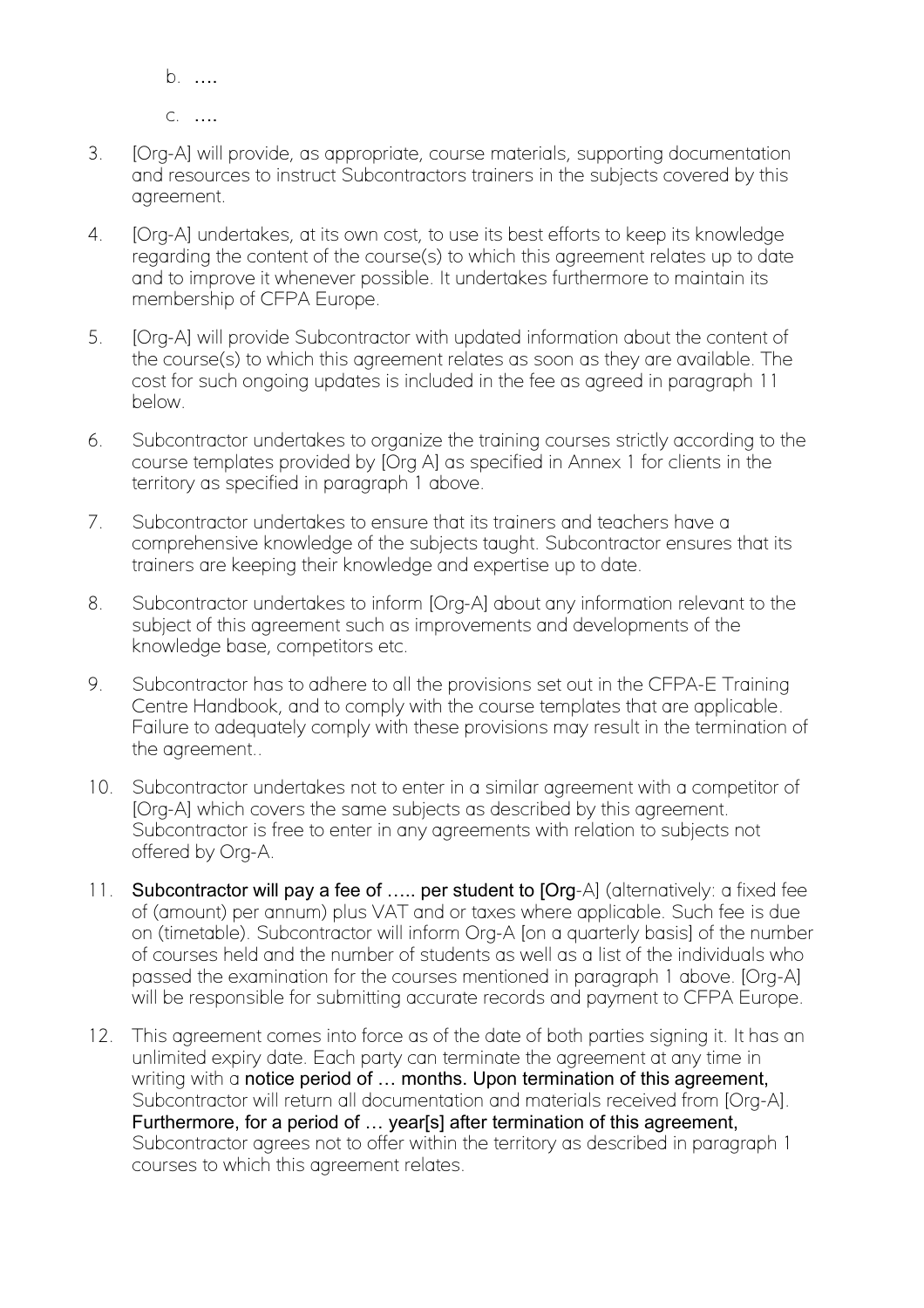- 13. Any violation will trigger a penalty of (amount) for Subcontractor payable with 10 days of receipt of written notice by [Org-A]. [Org-A] may claim further damages upon proof of such damages.
- 14. Both parties commit themselves to use their best endeavors to avoid any disputes and whenever possible to settle them between themselves without recourse to a third party. Otherwise, disputes in relation to this agreement should be settled in the following courts …… based on (national) law.
- 15. This agreement is governed by and construed in accordance with the substantive laws of (country). All disputes arising out or in connection with this agreement shall be settled by the competent courts of the country in which [Org-A] is domicile.
- 16. Each party should retain an original signed copy of this agreement. Any changes to this agreement must be made in writing and agreed by both parties.
- 17. A copy of this agreement signed and dated by both parties must be sent to Secretary CFPA Europe to evidence the agreement is in place.

| Signatures    |  |
|---------------|--|
| $[Org-A]$     |  |
|               |  |
|               |  |
|               |  |
|               |  |
| Subcontractor |  |
|               |  |
|               |  |
|               |  |

*Annexes*

GA,19.5.2020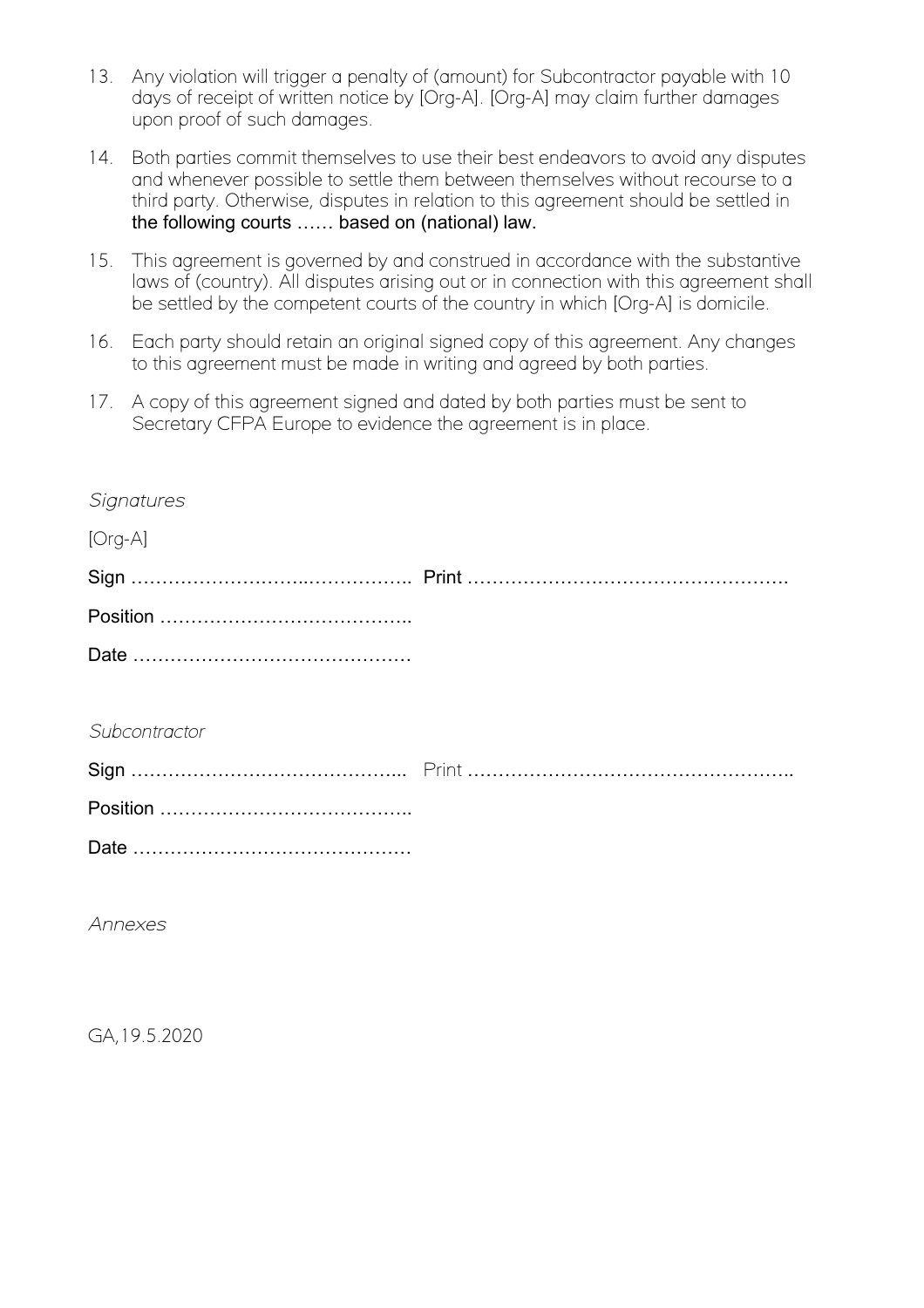## **Licence for CFPA Europe's Non**-European **Members to deliver CFPA Europe's training**

program.

This is a licence between .... (A1 member of CFPA Europe =  $A1-M$ ), .... (A1-M's address), the CFPA Europe (the CFPA E), c/o DBI, Jernholmen 12, DK-2650 Hvidovre, Denmark, and …. (the Non-European Member, N-EM), … (N-EM's address). The licence specifies the conditions under which the … (A1-M) and CFPA E permits the …. (N-EM) to deliver CFPA E training programs. The licence requires that the … (N-EM) has paid the annual membership fee to CFPA Europe and ceases immediately if the annual fee is not paid after a reminder.

1. Duration of licence

The initial period of the licence will be from the date of signature for a period of 36 month. Subject to satisfactory quality, proven in completed quality Internal and External audits, the … (A1-M) and … (CFPA E) will arrange for renewal of the licence for a further 36 months, subject to any variations in the scope of the licence (see clause 2 below) that may seem to be required after the initial period or that may arise because changes in the CFPA E's Statutes.

2. Scope of licence

The licence relates to the CFPA E harmonized courses that are listed in appendix to this licence agreement. The ... (A1-M) and CFPA E have in agreement with the ... (N-EM), and after assessing the competences that the ... (N-EM) has, come to the conclusion that the ... (N-EM) has the necessary skills and competences to be able to offer named courses in the appendix. The list in the the appendix can be revised annually.

3. Purpose of licence

The licence authorizes the .... (N-EM), at its own risk and expense to promote and deliver the CFPA E's harmonized courses.

#### 4. Territory

This licence restricts the territory into which the … (N-EM) may sell CFPA E's harmonized courses to … (N-EM's country). Classroom training is restricted to … (N-EM's country) and online training is restricted to customers based in … (N-EM's country).

5. Fee per issued diploma and certificate

Beside the annual membership fee to the CFPA Europe, the … (N-EM) undertakes to pay CFPA E a fee per issued diploma and certificate in accordance with the Appendix "Membership fee" in CFPA E's Statutes. The N-EM will send an annual report mentioning the number of diplomas/certificate delivered in which fields for that.

6. Quality

The … (N-EM) undertakes to implement quality in accordance with "CFPA E Training Centre Handbook" and implement Internal and External Quality Assurance. The External Quality Assurance (EQA) will be arranged on the initiative of ... (A1-M), and the first EQA will be done one year after the start of this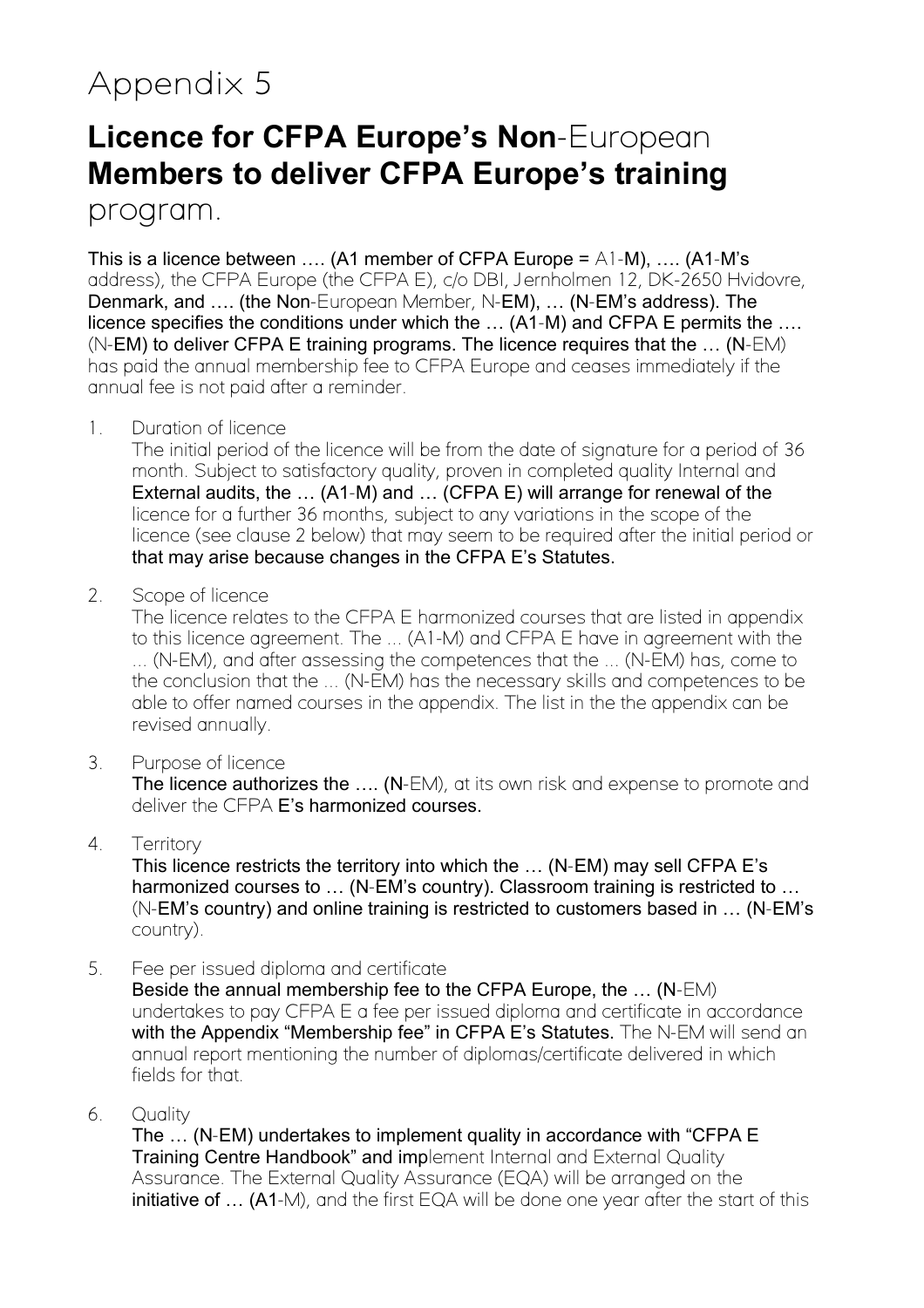contract. The costs for … (A1-M) for implementation of the EQA will be paid by CFPA E, in accordance with an established list decided by CFPA E's Management Committee.

In year 2 of the contract, the Training Commission or ... (A1-M) will execute a virtual EQA.

7. Copy rights

The ... (N-EM) is free to translate CFPA E's Guidelines at its own responsibility, and to use these in the courses. If the … (N-EM) translate Guidelines to local languages the … (N-EM's) can keep the revenue from sales.

8. Liability

The ... (A1-M) and the CFPA E shall not be liable for any loss or damage arising directly or indirectly in connection with this licence, including translation of Guidelines.

9. Support

Upon request, … (A1-M) in connection with CFPA E's Training Commission agrees to provide any relevant product images/pictures/text the … (N-EM) wish to utilise in marketing literature and on their website, where available. The … (A1-M) will support with template and timetable. Text, template, timetable, etc will be given to the … (N-EM) in the … (A1-M) country's language.

10. Confidentially

It is mutually agreed that save in respect of any information which is already in the public domain, the contents of this agreement and all other information provided by each party to the other will not be disclosed to any third party than to a party's professional advisers or as may be required by law.

11. Termination

Either party may terminate this agreement at any time on giving not less than 12 months notification in writing.

- 12. Sub-contracting and assignment The … (N-EM) shall not be entitled to assign the benefit or burden of the whole or any part of this agreement without the prior written consent of the ... (A1-M) and the CFPA E.
- 13. Force majeure

Neither of the parties shall be liable to the other for any loss or damage, cost, expenses or other claims for compensation arising as direct or indirect result of breach or non-performance of any of its obligations under this agreement due to any cause beyond the other party's reasonable control including, without limitation, any act of war, military operations, riot, accident, failure or shortage of fuel or power supplies, abnormally inclement weather, fire, flood, hurricane, drought, explosion, lightening, strike, lock out or trade dispute.

Signed for and on behalf of …. (N-EM)

by ………………………………………............. Date ……………………………….